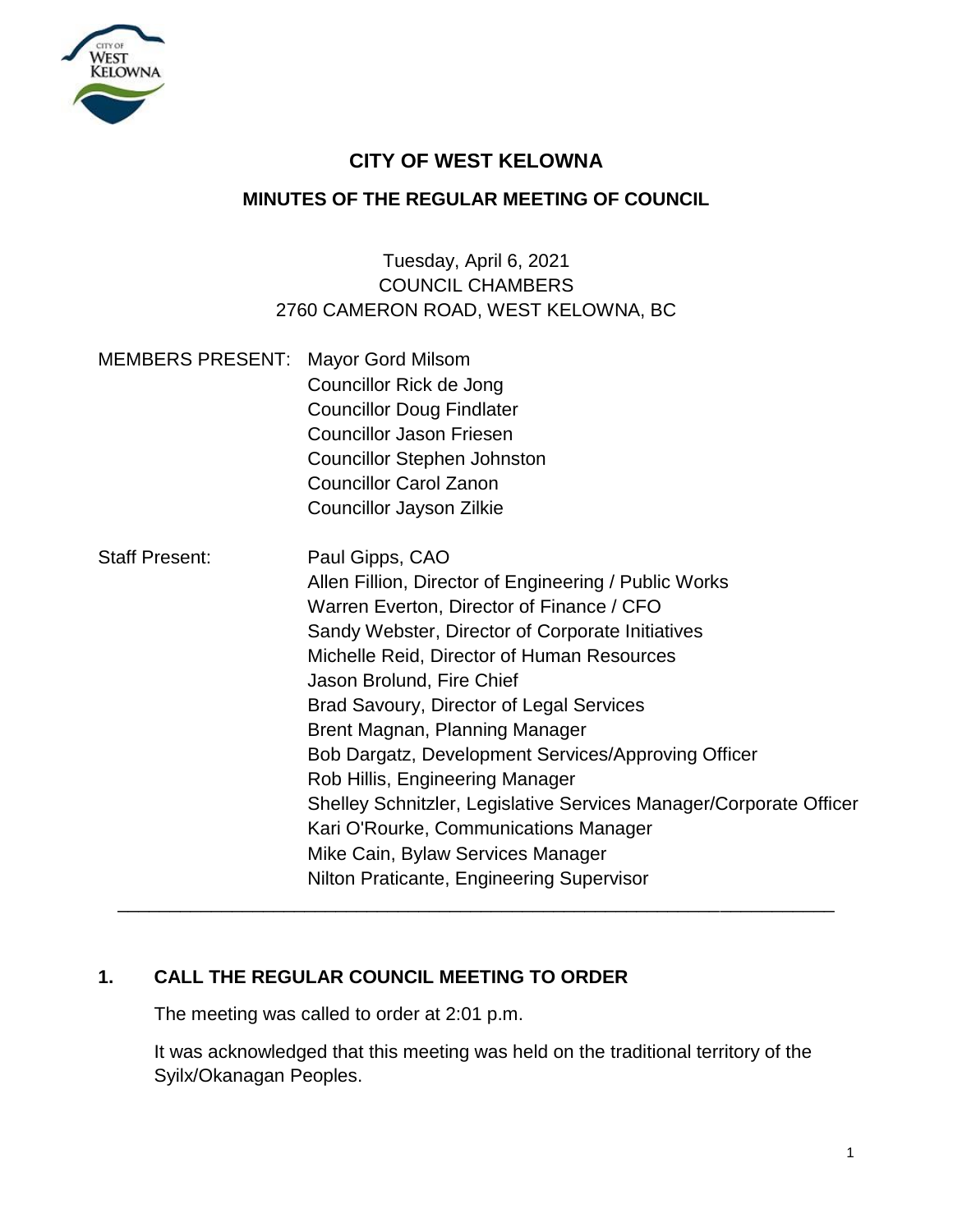In accordance with the most recent Provincial Health Officer Order regarding gatherings and events, the public was not permitted to attend the Council meeting in person. As an open meeting, it was webcast live and archived on the City's website.

## **2. INTRODUCTION OF LATE ITEMS**

## **3. ADOPTION OF AGENDA**

It was moved and seconded

Resolution No. C124/21

**THAT** the agenda be adopted as presented.

## CARRIED UNANIMOUSLY

The Mayor acknowledged the recent passing of Len Novakowski on March 31, 2021. Mr. Novakowski served as a Regional Director for Westbank for 11 years and as an Alternate for the Regional Director for 4 years prior to that.

## **4. ADOPTION OF MINUTES**

## **4.1 Minutes of the Public Hearing held Tuesday, March 16, 2021 in the City of West Kelowna Council Chambers**

It was moved and seconded

Resolution No. C125/21

**THAT** the minutes of the Public Hearing held Tuesday, March 16, 2021 in the City of West Kelowna Council Chambers be adopted.

## CARRIED UNANIMOUSLY

## **4.2 Minutes of the Special Council Meeting held Tuesday, March 23, 2021 in the City of West Kelowna Council Chambers**

It was moved and seconded

Resolution No. C126/21

**THAT** the minutes of the Special Council Meeting held Tuesday, March 23, 2021 in the City of West Kelowna Council Chambers be adopted.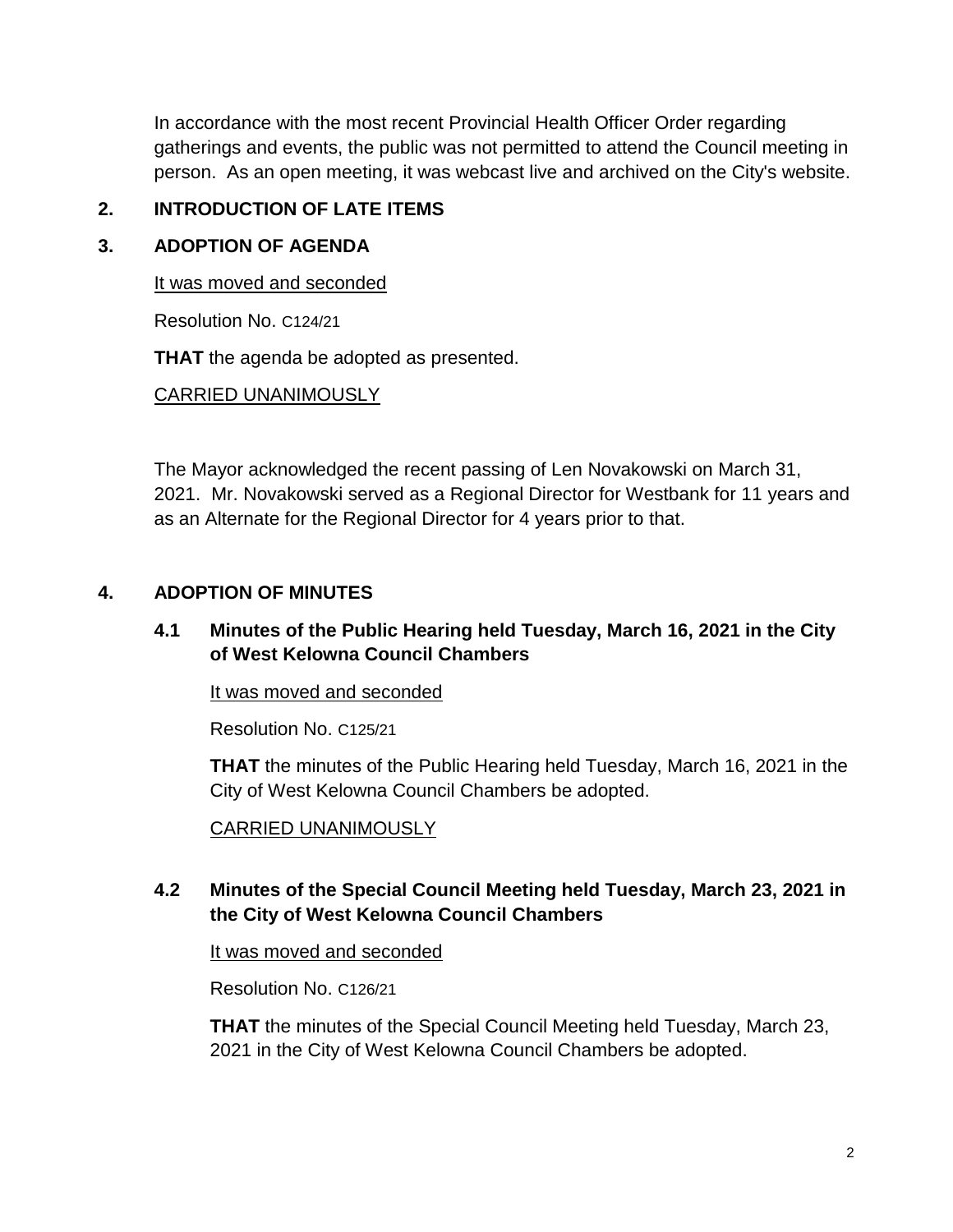## CARRIED UNANIMOUSLY

## **4.3 Minutes of the Public Hearing held Tuesday, March 23, 2021 in the City of West Kelowna Council Chambers**

It was moved and seconded

Resolution No. C127/21

**THAT** the minutes of the Public Hearing held Tuesday, March 23, 2021 in the City of West Kelowna Council Chambers be adopted.

CARRIED UNANIMOUSLY

## **4.4 Minutes of the Regular Council Meeting held Tuesday, March 23, 2021 in the City of West Kelowna Council Chambers**

It was moved and seconded

Resolution No. C128/21

**THAT** the minutes of the Regular Council Meeting held Tuesday, March 23, 2021 in the City of West Kelowna Council Chambers be adopted.

CARRIED UNANIMOUSLY

## **5. MAYOR AND COUNCILLOR'S REPORTS**

- **5.1 Mayor Milsom**
	- **5.1.1 Regional District of Central Okanagan Highlights from the March 29, 2021 Regional Board Meeting**

## **6. DELEGATIONS**

## **7. UNFINISHED BUSINESS**

**8. DIVISION REPORTS**

## **8.1 CHIEF ADMINISTRATIVE OFFICER**

#### **8.1.1 Rose Valley Water Treatment Plant Update**

The Director of Engineering and Public Works provided a verbal update on the Rose Valley Water Treatment Plant.

#### **8.2 DEVELOPMENT SERVICES**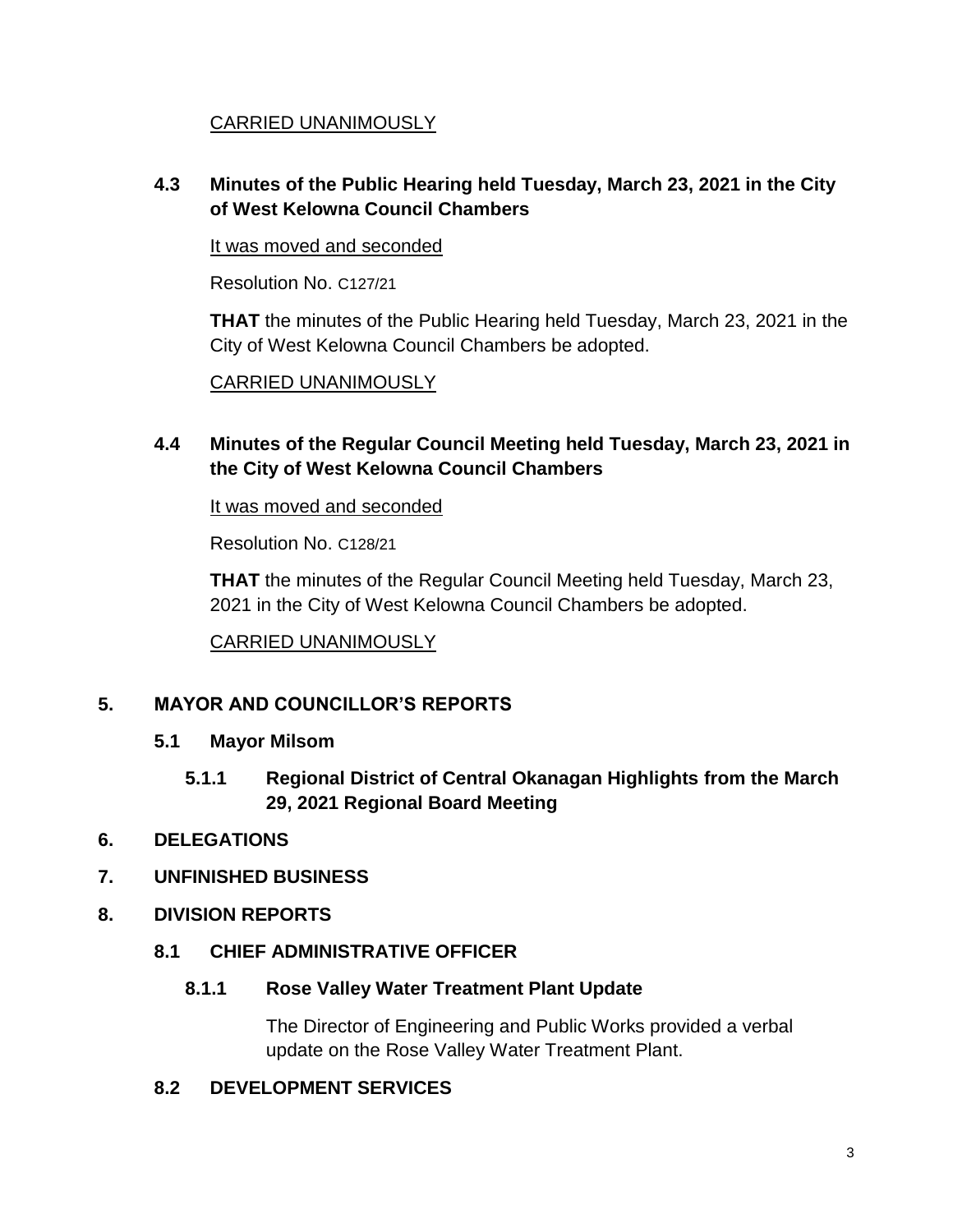### **8.2.1 DVP 21-04; Development Variance Permit; 3507 Gates Road**

#### It was moved and seconded

Resolution No. C129/21

**THAT** Council authorize the issuance of a Development Variance Permit (DVP 21-04) for Lot 7 District Lot 3189 ODYD Plan 41564 (3507 Gates Road) in general accordance with the attached permit to vary Zoning Bylaw No. 0154 S 3.16.2 to increase the maximum floor area of a secondary suite from 90  $m<sup>2</sup>$  to 104.5 m<sup>2</sup>.

### CARRIED UNANIMOUSLY

## **8.2.2 DVP 21-07; Development Variance Permit; 2409 Tallus Ridge Drive**

It was moved and seconded

Resolution No. C130/21

**THAT** Council authorize the issuance of a Development Variance Permit (DVP 21-07) for Lot 12 District Lot 2600 ODYD Plan KAP82099 (2409 Tallus Ridge Drive) in general accordance with the attached permit to vary Zoning Bylaw No. 0154 S 3.16.2 to increase the maximum floor area of a secondary suite from 90 m<sup>2</sup> to 120 m<sup>2</sup> and increase the maximum allowable percentage from 40% to 48% of the habitable floor area of the principal dwelling.

CARRIED UNANIMOUSLY

## **8.2.3 Fees and Charges Bylaw – Amendment to the Excessive Nuisance Abatement Fees**

It was moved and seconded

Resolution No. C131/21

**THAT** Council gives first, second and third reading to the City of West Kelowna Fees and Charges Amendment Bylaw No. 0028.70, 2021.

CARRIED UNANIMOUSLY

#### **8.2.4 Long Range Planning Work Plan – 2021 Projects Update**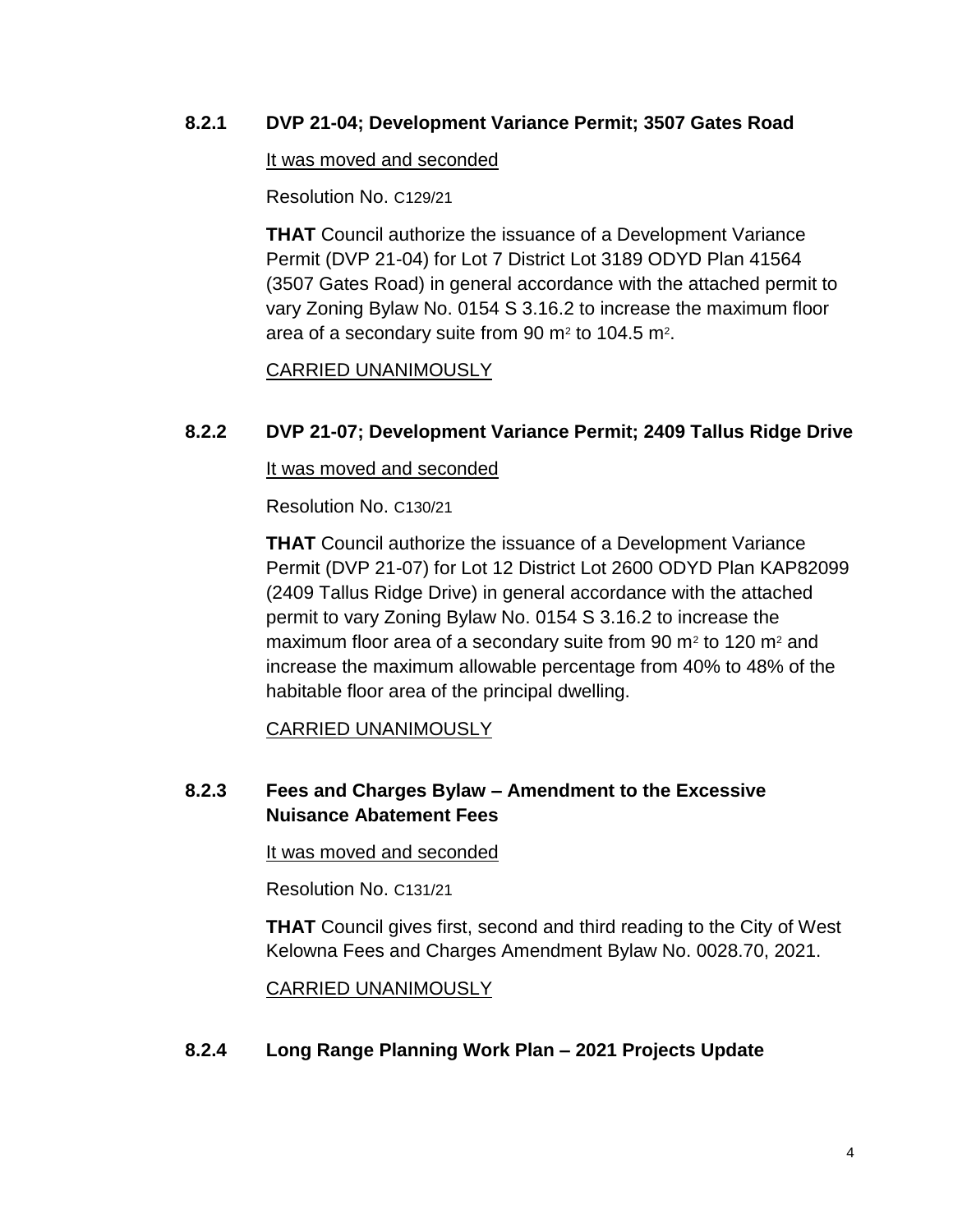The Planning Manager presented the Long Range Planning Work Plan with a 2021 Project Update.

The meeting recessed at 3:02 p.m. The meeting reconvened at 3:12 p.m.

## **8.2.5 P 20-16; Decision Points; Short Term Rental Zoning Bylaw Amendments**

Decision Point - Hosted vs. Un-Hosted

It was moved and seconded

Resolution No. C132/21

**THAT** Council direct staff to require all short term rentals to be principal residences.

CARRIED UNANIMOUSLY

It was moved and seconded

Resolution No. C133/21

**THAT** Council direct staff to revise the regulations to require all short term rentals to be hosted.

CARRIED; Councillor Zilkie opposed

Decision Point - Secondary Suites and Carriage Houses

It was moved and seconded

Resolution No. C134/21

**THAT** Council direct staff to revise the regulations in order to permit short term rentals on properties with secondary suites and carriage houses.

CARRIED; Councillor de Jong opposed

Decision Point - Bed and Breakfast Regulations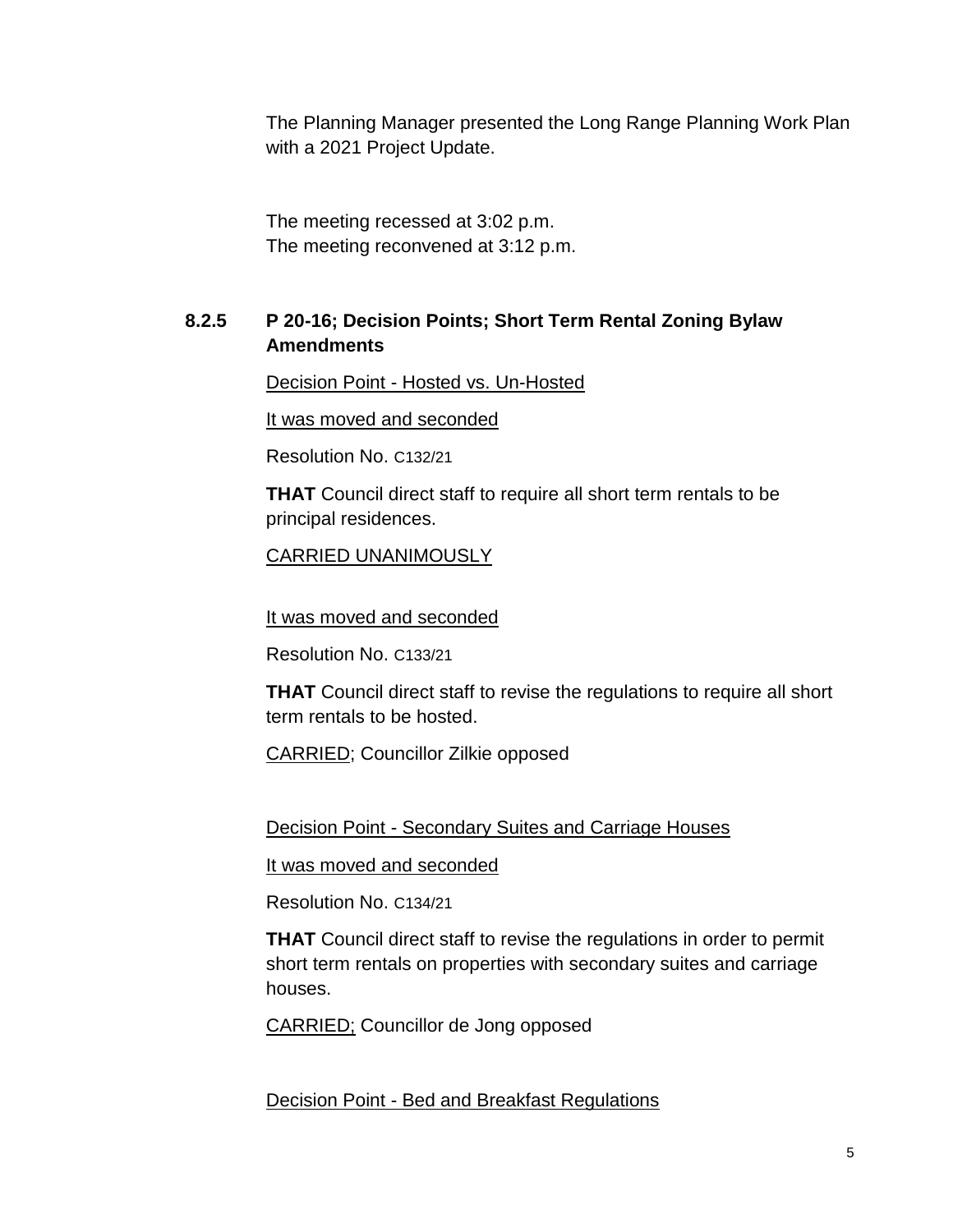#### It was moved and seconded

Resolution No. C135/21

**THAT** Council direct staff to keep the existing regulations for Bed and Breakfasts within the Zoning Bylaw.

CARRIED UNANIMOUSLY

Decision Point - Definitions

It was moved and seconded

Resolution No. C136/21

**THAT** Council direct staff to revise the minor and major terminology proposed for short term rentals.

### CARRIED UNANIMOUSLY

**Decision Point - Parking Requirements** 

It was moved and seconded

Resolution No. C137/21

**THAT** Council direct staff to revise the layout for parking requirements to show .5 parking spaces per bedroom in a table format.

CARRIED UNANIMOUSLY

**Decision Point - License Caps** 

It was moved and seconded

Resolution No. C138/21

**THAT** Council direct staff to bring the concept of a license cap back for Council consideration after the initial intake period is over.

CARRIED; Councillor Johnston opposed

The meeting recessed at 5:02 p.m. The meeting reconvened at 5:12 p.m.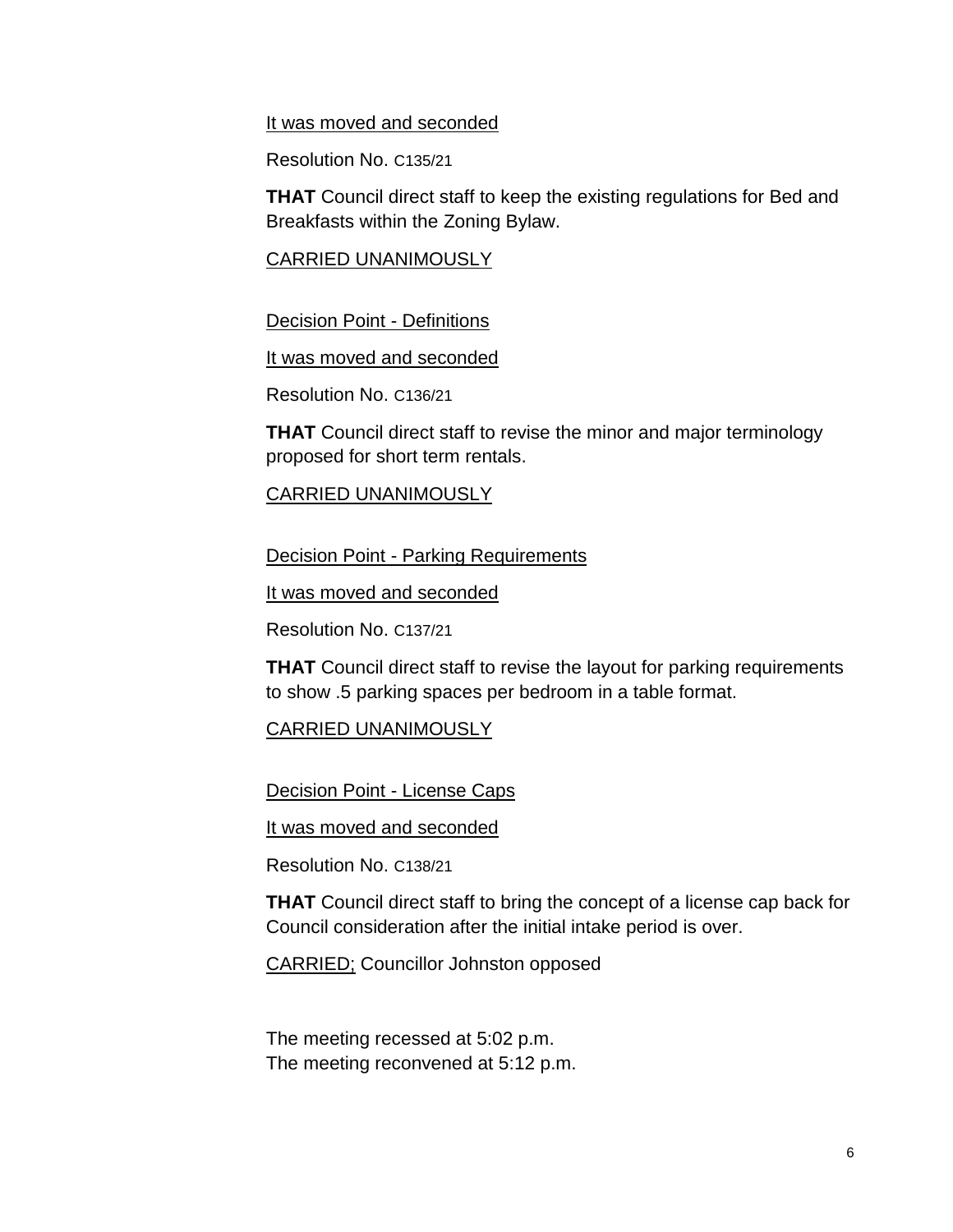## **8.3 ENGINEERING / PUBLIC WORKS / PARKS**

#### **8.3.1 Transportation Master Plan – Contract Award**

The Engineering Supervisor and the Engineering Manager provided an update on the Transportation Master Plan Contract Award.

#### **8.4 FIRE RESCUE SERVICES**

#### **8.5 CORPORATE INITIATIVES**

#### **8.6 FINANCIAL SERVICES / RECREATION AND CULTURE**

#### **8.6.1 Draft 2021-2025 Financial Plan and Ten-Year Capital Plan**

It was moved and seconded

Resolution No. C139/21

**THAT** the Council meeting be extended to 6:00 p.m.

CARRIED UNANIMOUSLY

It was moved and seconded

Resolution No. C140/21

**THAT** Council consider the feedback information from the public engagement process held between February 16<sup>th</sup> and 25<sup>th</sup>, 2021; and

**THAT** Council give third reading to the "City of West Kelowna Financial Plan Bylaw No. 0284, 2020, with the tax increase set at 4.05%.

CARRIED; Councillors de Jong and Findlater opposed

## **9. CORRESPONDENCE AND INFORMATION ITEMS**

## **9.1 Correspondence from Mayor Lisa Helps, City of Victoria, dated March 10, 2021 re Help Cities Lead Campaign**

#### **10. NOTICE OF MOTION**

## **11. ADJOURNMENT OF THE REGULAR MEETING**

The meeting adjourned at 6:00 p.m.